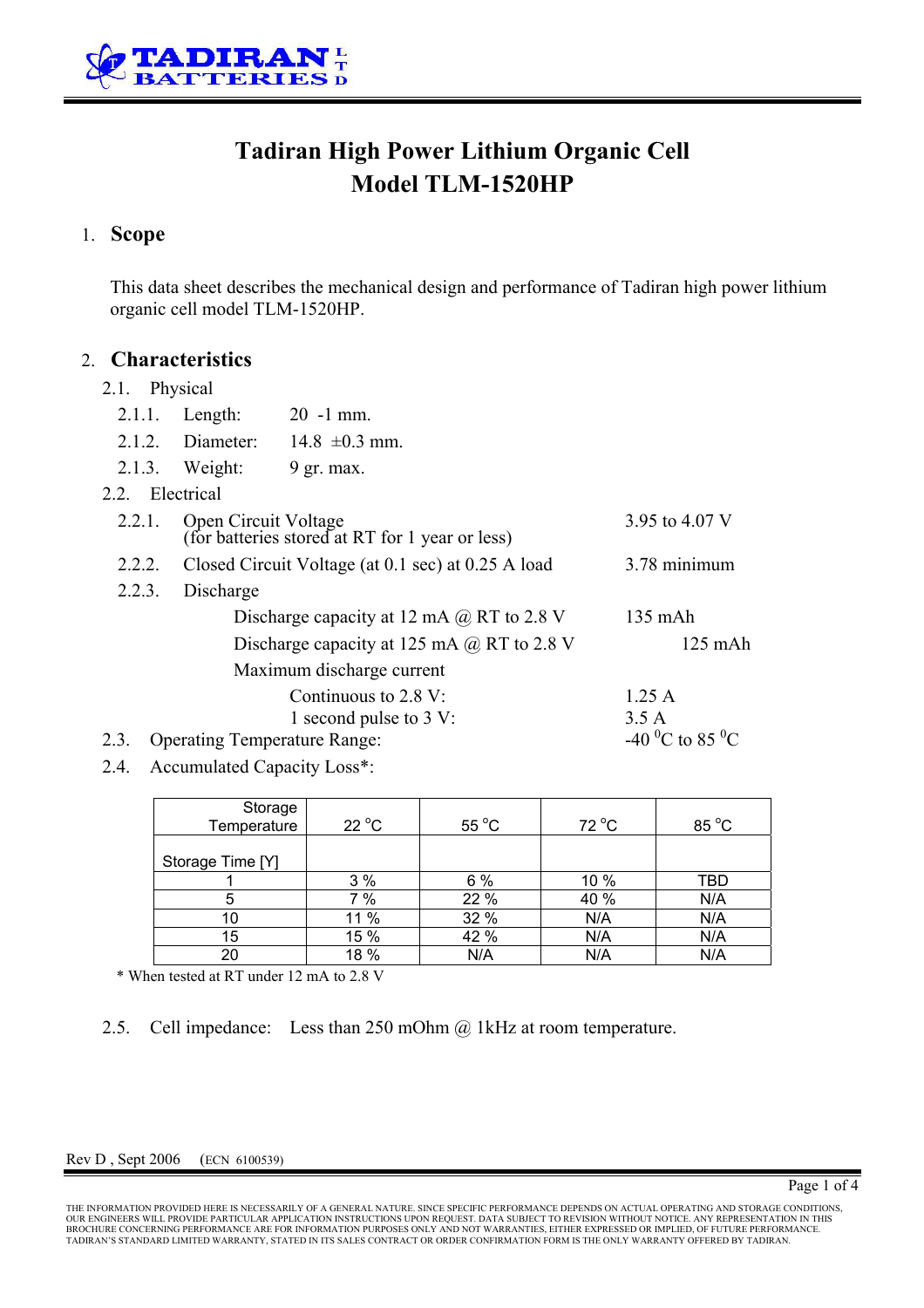

### 2.6. Performance Data:



# **Discharge capability at RT**

**Pulse capability at RT** 



#### Rev D , Sept 2006 (ECN 6100539)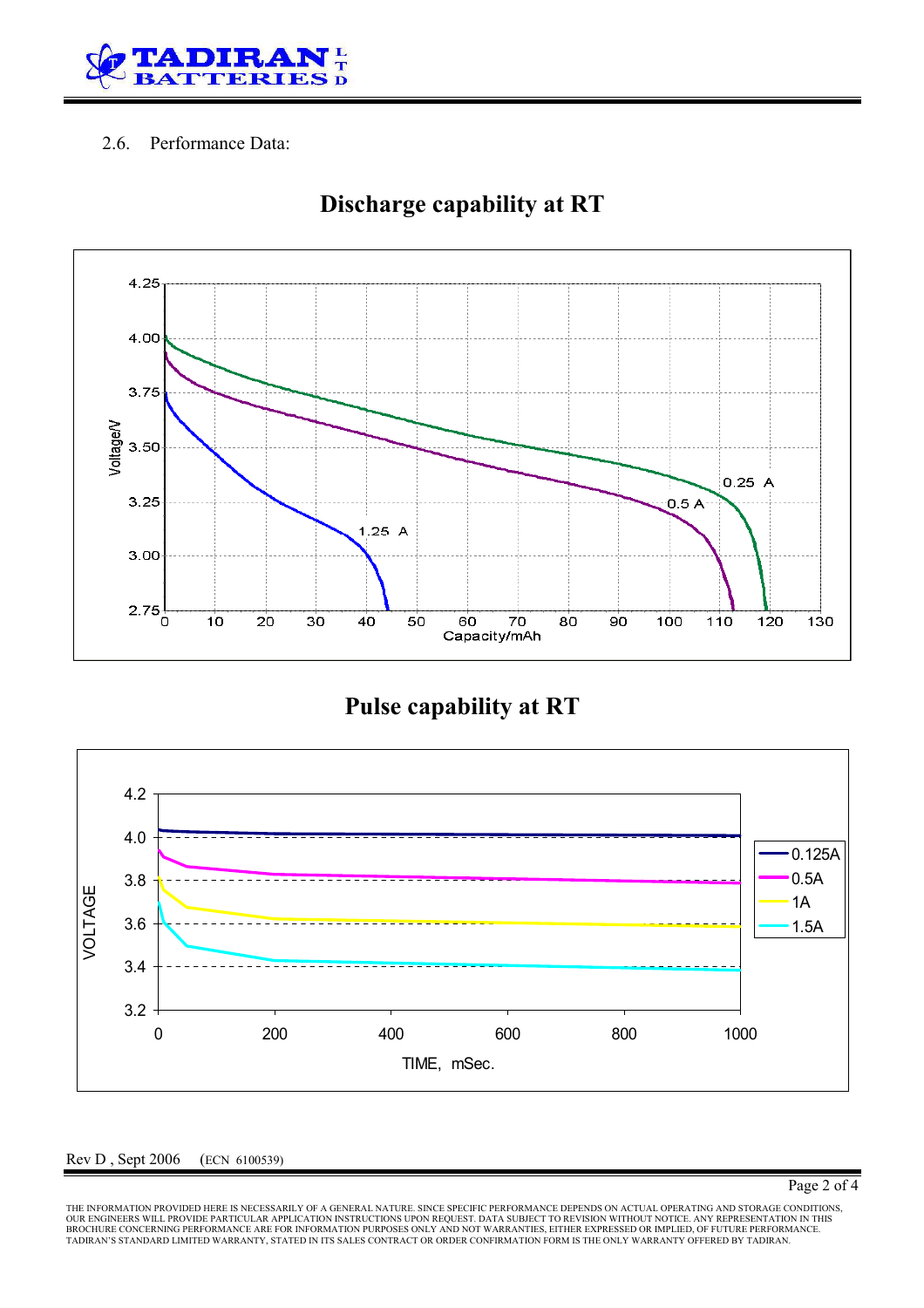



**Discharge capability @ 0.25A at several temperatures**

\* Performance at 85ºC is close to that at 72ºC

# **Pulse capability @ 0.25A at several temperatures**



\* Performance at 85ºC is close to that at 72ºC